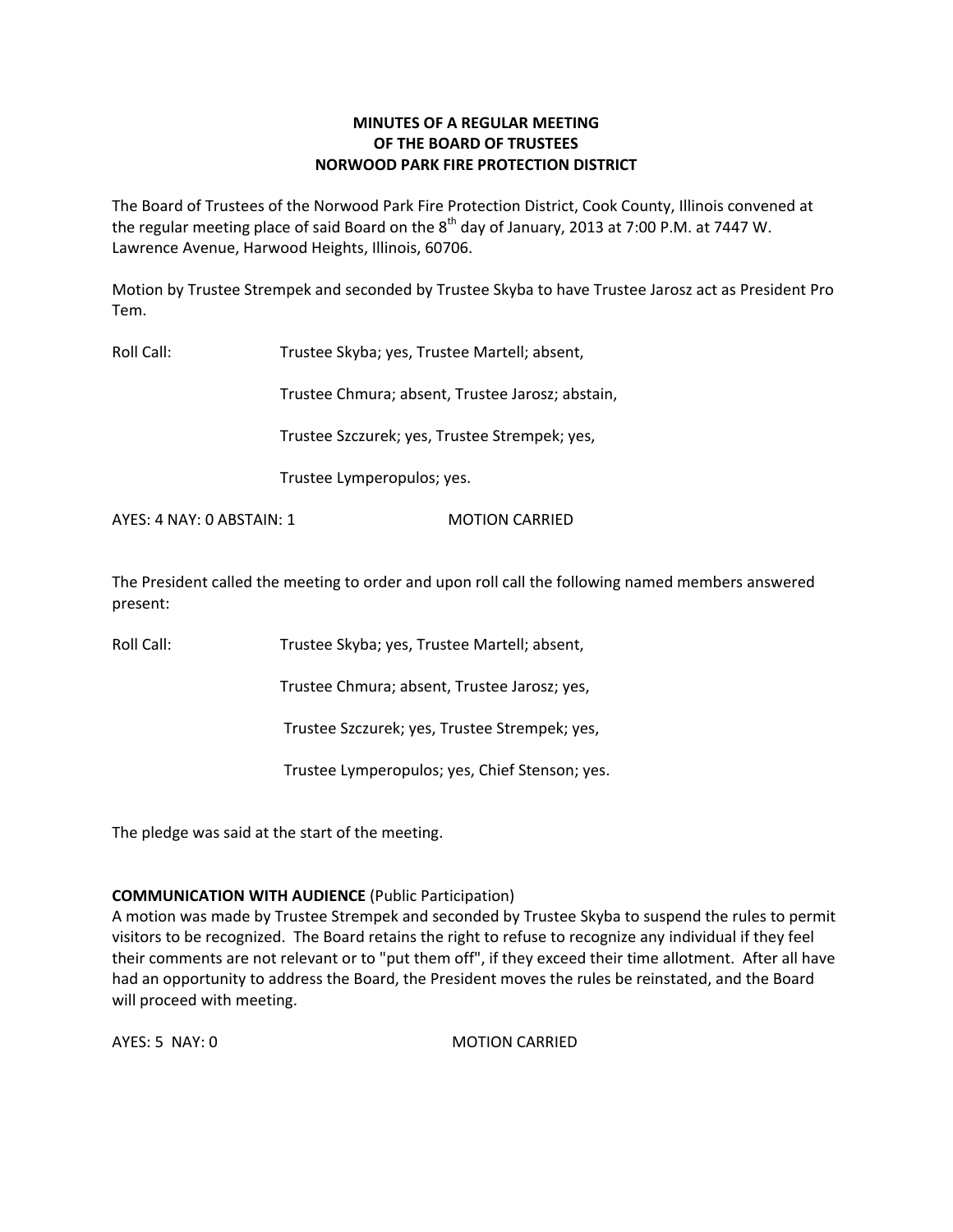A motion was made by Trustee Skyba and seconded by Trustee Lymperopulos to approve the payment of all current bills.

| Roll Call:     | Trustee Skyba; yes, Trustee Martell; absent,  |
|----------------|-----------------------------------------------|
|                | Trustee Chmura; absent, Trustee Jarosz; yes,  |
|                | Trustee Szczurek; yes, Trustee Strempek; yes, |
|                | Trustee Lymperopulos; yes.                    |
| AYES: 5 NAY: 0 | <b>MOTION CARRIED</b>                         |

A motion was made by Trustee Skyba and seconded by Trustee Szczurek to approve the minutes of the Regular meeting held on December  $11<sup>th</sup>$ , 2012.

Roll Call: Trustee Skyba; yes, Trustee Martell; absent,

Trustee Chmura; absent, Trustee Jarosz; yes,

Trustee Szczurek; yes, Trustee Strempek; yes,

Trustee Lymperopulos; yes.

AYES: 5 NAY: 0 MOTION CARRIED

## **TREASURER'S REPORT**

Schedule of Assets (Arising from Cash Transactions) December 31, 2012

### Assets

| Checking and money market accounts (interest rate-APY): |         |
|---------------------------------------------------------|---------|
| Plaza Bank checking (0.046%)                            | \$1,749 |
| Plaza Bank money market (0.295%)                        | 97,647  |
| Plaza Bank checking- Public Education                   | 573     |
| Plaza Bank ambulance billing money market (0.295%)      | 598,680 |
| Plaza Bank-Medical 1003102                              | 2,957   |
| Suburban Bank & Trust                                   |         |
| Total checking and money market accounts                | 701,606 |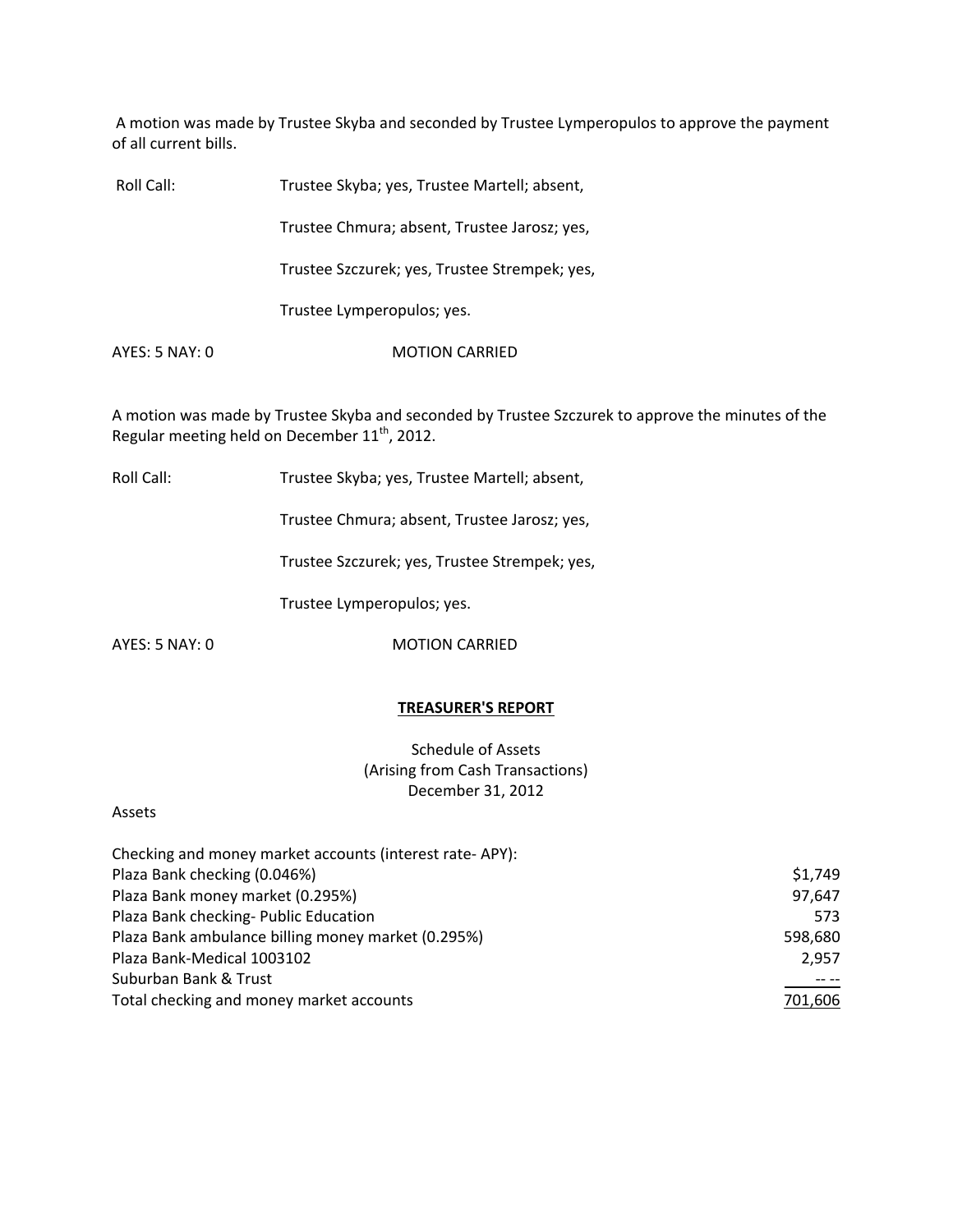| Certificates of deposit (interest rate and maturity):    |             |
|----------------------------------------------------------|-------------|
| Plaza Bank (0.65%, 03/02/13)                             | 618,043     |
| Belmont Bank and Trust (1.20% 08/23/12)                  | 528,032     |
| Plaza Bank (0.85% 01/17/13)                              | 123,622     |
| Plaza Bank (0.65% 03/18/13                               | 419,570     |
| Plaza Bank (0.65% 06/23/13)                              | 469,412     |
| Belmont Bank (1.20% 08/21/12)                            | 509,219     |
| Belmont Bank (1.00% 07/19/14)                            | 359,776     |
| Total certificates of deposit                            | 3,027,674   |
| Total checking, money market and certificates of deposit | S 3.729.280 |

Chief Stenson stated that there is 1 CD due this month and Trustee Martell will be looking for rates.

Motion by Trustee Skyba, seconded by Trustee Lymperopulos to approve the Treasurer's report as presented from the Financial Statement for December 2012**.**

| Roll Call: | Trustee Skyba; yes, Trustee Martell; absent,  |
|------------|-----------------------------------------------|
|            | Trustee Chmura; absent, Trustee Jarosz; yes,  |
|            | Trustee Szczurek; yes, Trustee Strempek; yes, |

Trustee Lymperopulos; yes.

AYES: 5 NAY: 0 MOTION CARRIED

# **Chiefs Report:**

All Trustees received a copy of the alarm report.

All Trustees received a copy of the inspection report along with the list of completed inspections for this month.

The filing for the election is completed and there is no opposition to our incumbent Trustees Martell and Lymperopulos. We held the ballot lottery and Trustee Lymperopulos will be in the first position followed by Trustee Martell.

Everybody received a copy of the new audit; it went down to the wire and was mailed to the Cook County Clerk on December  $31<sup>st</sup>$  and electronically to the Comptroller on the same day. There were many changes requested by Trustee Martell, mainly the distribution of tax money from last year.

I had reported on the annual maintenance and repairs on our apparatus. Most of the work was done on the truck with the exception of the swivel that is costing \$15,000.00 to repair. We are still waiting on the parts. The total cost of repairs on the truck is approximately \$6,000.00. The 2002 Pierce engine is in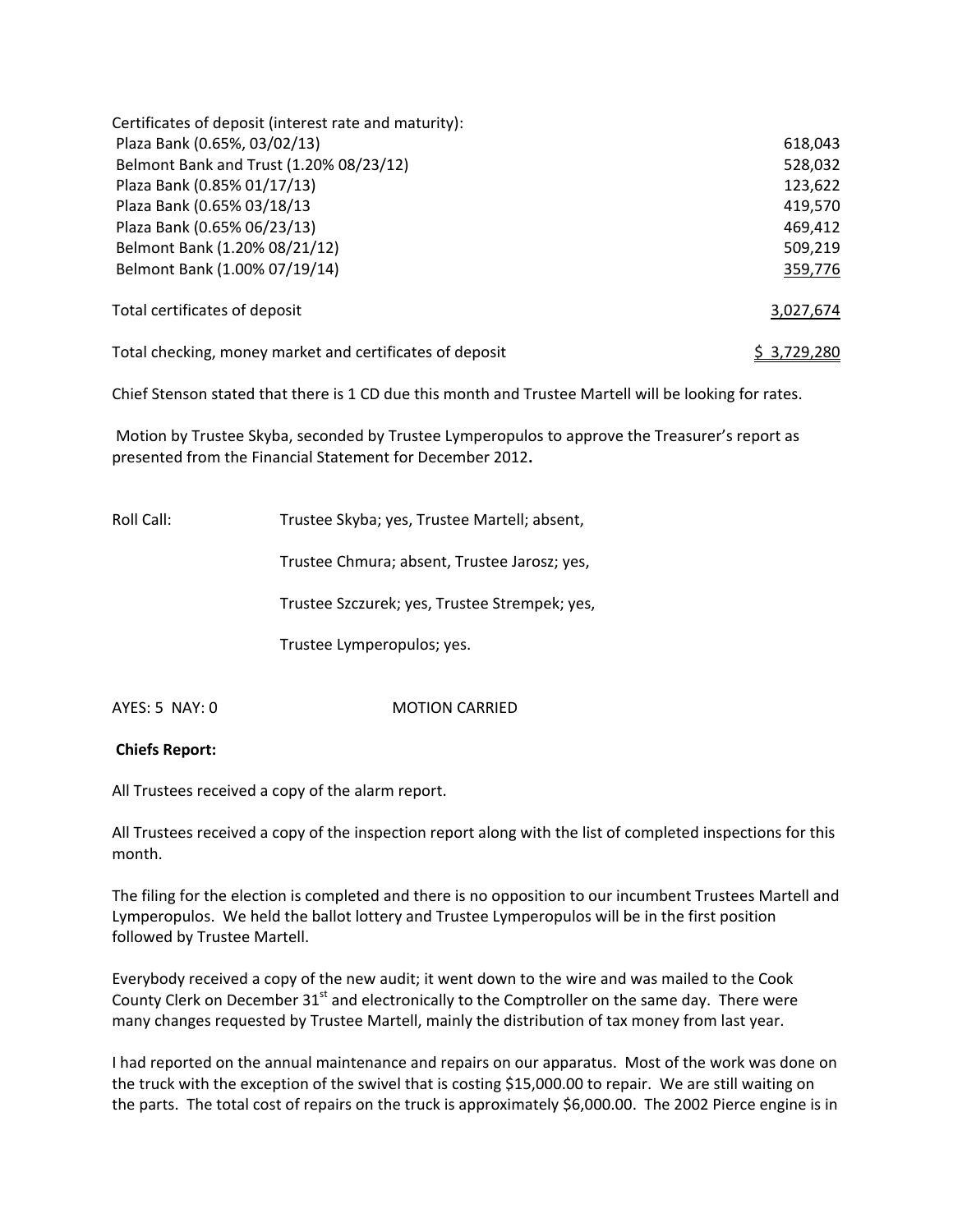now and we are running into a lot of repairs. The generator is in need of major repairs along with the primer pump, some valve work and much more. The cost of the repairs is approximately \$22,000.00. This brings our total to approximately \$43,000.00, we have \$90,000.00 budgeted for fire truck operating expense. I will keep you informed of the progress.

There was a court date on December 28<sup>th</sup>, 2012 with the Pension attorney on the Carpino case. I was told there was a continuance. Commander Carpino has elected to go on Cobra insurance at this time.

There is a court date on Thursday from the incident where Firefighter Al Nagrocki supposedly bumped a lady on a bike. We are represented through VFIS by our Ottosen firm. I will try and attend and keep you informed.

We are hosting a car sear class in March. We will have 3 or 4 of our men attend the class and get certified as a technician. We have requested a grant to cover the cost of the class. We have a need to get more technicians as we have several installations per week. We will then have two technicians on each crew so hopefully there will always be one available when people call. Trustee Lymperopulos asked how people know about this service. Chief stated it is on the web site and also by word of mouth. They are also looking into a grant from State Farm to be able to purchase new car seats for people that may have a seat in disrepair.

I would like to work with the building committee on replacing the carpet on the office side and remodel the small kitchen in the office. This should be the next project along with the final phase of the firefighter's bathroom.

The Harwood Heights Police Department is asking for us to recertify all the police in CPR. This would be done in February and March. Discussion.

A motion was made by Trustee Skyba and seconded by Trustee Szczurek to accept the Chiefs report as presented for December 2012.

AYES: 5 NAY: 0 MOTION CARRIED

### **Presidents Report:**

None

### **Committee Reports:**

Finance Committee‐ Trustee Jarosz stated there is nothing at this time.

Building and Equipment Committee‐ Chairman Trustee Szczurek stated there is nothing to report at this time.

Technology and PR Media Committee‐ Chairman Strempek stated he had nothing to report at this time.

Policy Committee‐ Chairman Trustee Skyba stated there is nothing to report at this time.

Pension Fund- Chief Stenson stated there is a Pension meeting coming up.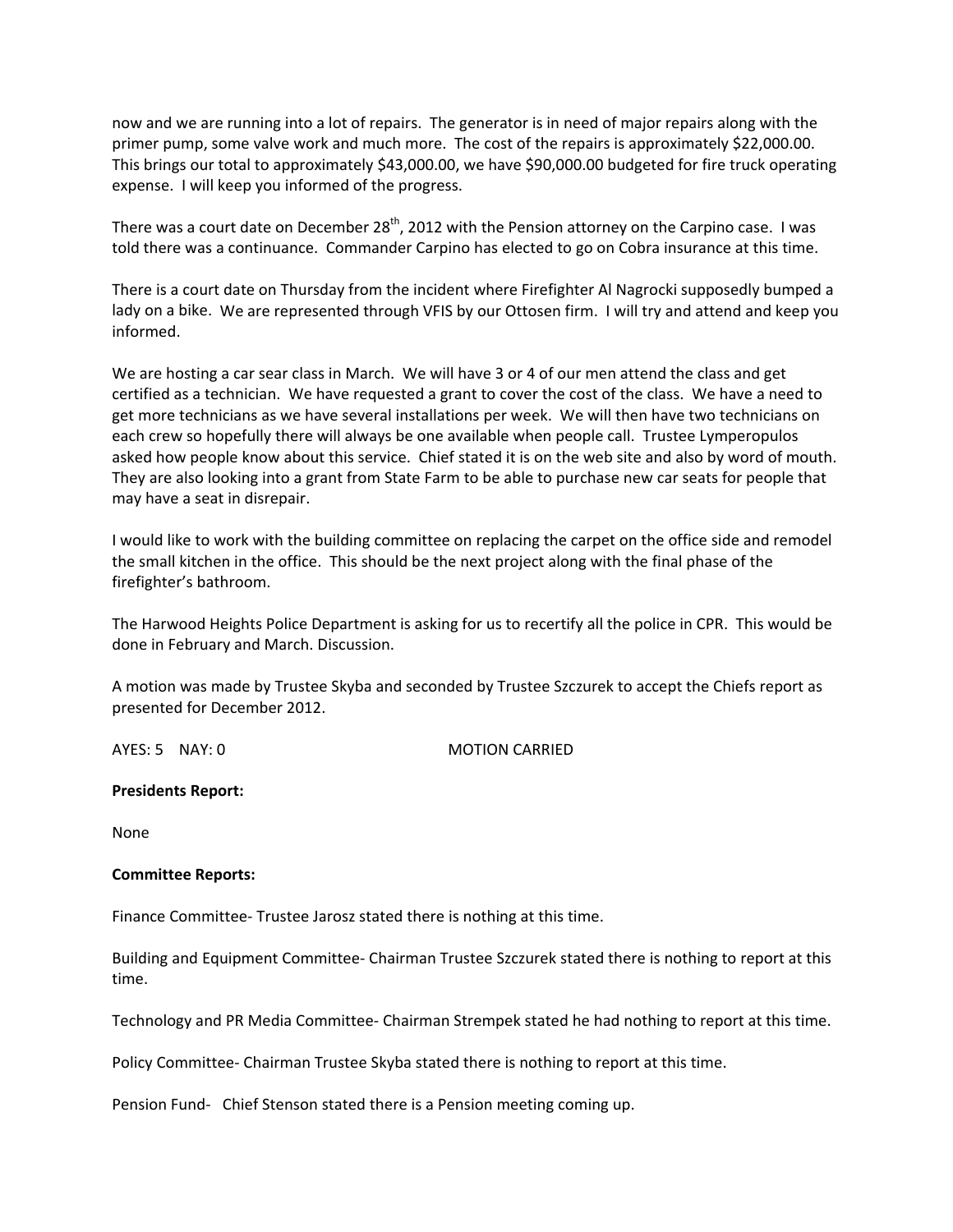### **Old Business:**

None

## **New Business**:

Motion by Trustee Skyba and seconded by Trustee Lymperopulos to ratify the audit for 2012 fiscal year as presented by Frank J. Baker and Company.

Roll Call: Trustee Skyba; yes, Trustee Martell; absent, Trustee Chmura; absent, Trustee Jarosz; yes, Trustee Szczurek; yes, Trustee Strempek; yes, Trustee Lymperopulos; yes.

AYES: 5 NAY: 0 MOTION CARRIED

Motion by Trustee Lymperopulos and seconded by Trustee Strempek to approve the payout of mandatory sick time buyback to the following: Kevin Stenson‐ 48 hours \$2,967.84 Stanley Grygiel- 120 hours \$4,136.88 Paul Striedl‐ 144 hours \$4,789.44 Ron Schneider- 12 hours \$361.68 Dan Davila‐ 36 hours \$1,054.56

Total mandatory buyback \$13,310.40

This has been looked at and approved by Trustee Martell.

Roll Call: Trustee Skyba; yes, Trustee Martell; absent,

Trustee Chmura; absent, Trustee Jarosz; yes,

Trustee Szczurek; yes, Trustee Strempek; yes,

Trustee Lymperopulos; yes.

AYES: 5 NAY: 0 MOTION CARRIED

Motion to go into Closed Session was tabled.